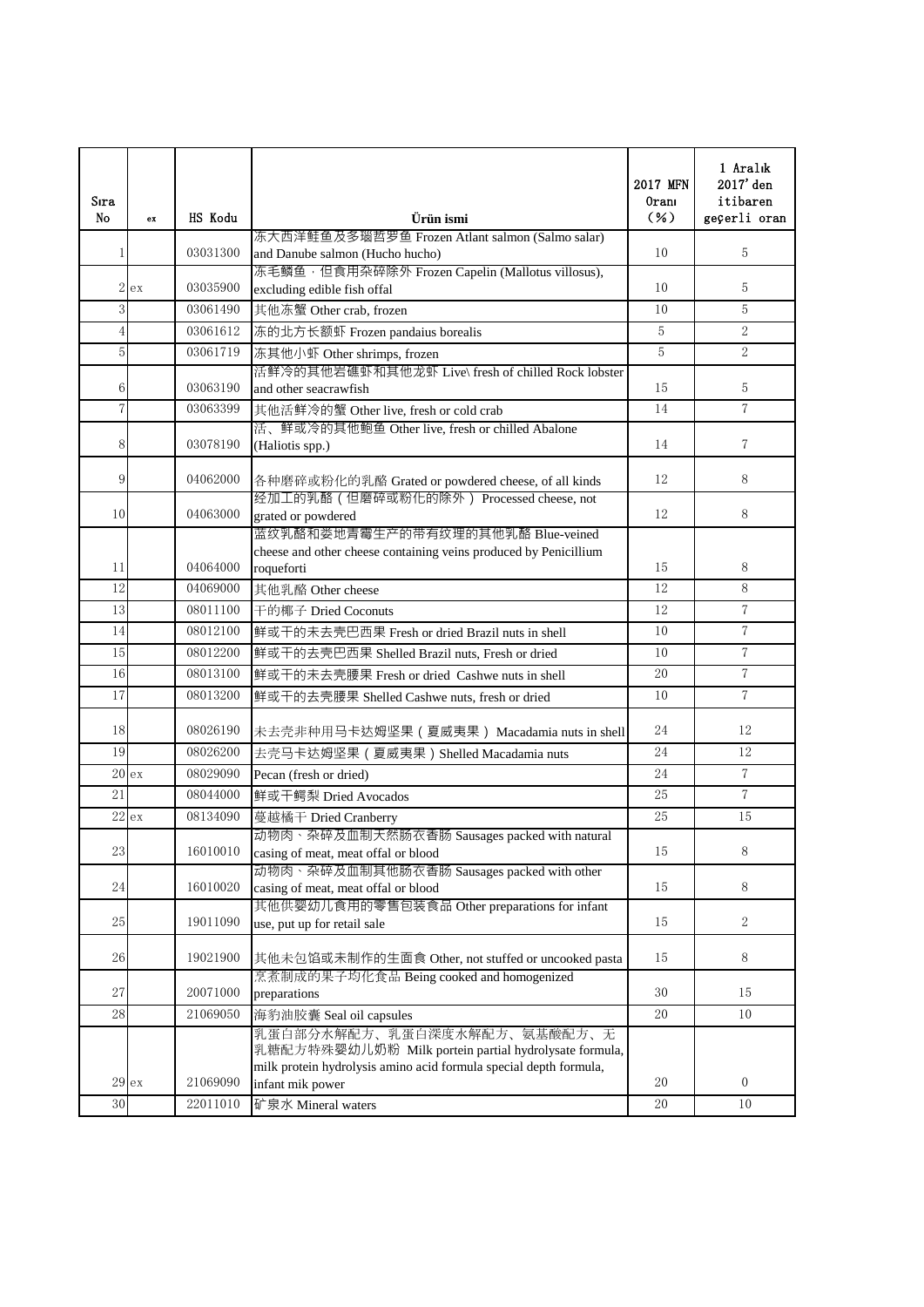|    |          | 装入2升及以下容器的味美思酒及其他加植物或香料的用鲜葡萄                                                                                    |    |                |
|----|----------|-----------------------------------------------------------------------------------------------------------------|----|----------------|
|    |          | 酿造的酒 Vermouth and other wine of fresh grapes flavoured with                                                     |    |                |
| 31 | 22051000 | plants or aromatic substances                                                                                   | 65 | 14             |
|    |          | 蒸馏葡萄酒制得的烈性酒 Spirits obtained by distilling grape wine                                                           |    |                |
| 32 | 22082000 | or grape marc                                                                                                   | 10 | 5              |
| 33 | 22083000 | 威士忌酒 Whiskies                                                                                                   | 10 | $\overline{5}$ |
|    |          |                                                                                                                 |    |                |
|    |          | 氨苄青霉素制剂(混合,治病或防病用,已配定剂量或制成零售                                                                                    |    |                |
| 34 | 30041011 | 包装) Ampicillin (mixed, therapeutic or prophylactic uses, put up in                                              | 6  | 2              |
|    |          | measured doses or in forms of packings for retail sale)                                                         |    |                |
|    |          | 羟氨苄青霉素制剂 ( 两种或两种以上成分混合而成的, 治病或防                                                                                 |    |                |
|    |          | 病用, 已配定剂量或制成零售包装) Amoxycillin (mixed,                                                                           |    |                |
|    |          | therapeutic or prophylactic uses, put up in measured                                                            |    |                |
| 35 | 30041012 | doses or in forms of packings for retail sale)                                                                  | 6  | $\overline{2}$ |
|    |          | 青霉素V制剂(两种或两种以上成分混合而成的,治病或防病用                                                                                    |    |                |
|    |          | , 已配定剂量或制成零售包装) Penicillin V (mixed, therapeutic or                                                             |    |                |
| 36 | 30041013 | prophylactic uses, put up in measured doses or in forms of packings<br>for retail sale)                         | 6  | $\overline{2}$ |
|    |          | 其他青霉素制剂 (混合或非混合,治病或防病用,已配定剂量或                                                                                   |    |                |
|    |          | 制成零售包装) Other Penicillin (mixed or un mixed, therapeutic or                                                     |    |                |
|    |          | prophylactic uses, put up in measured doses or in forms of packings                                             |    |                |
| 37 | 30041019 | for retail sale)                                                                                                | 6  | $\overline{2}$ |
|    |          |                                                                                                                 |    |                |
|    |          | 含有其他青霉素及具有青霉烷酸结构的青霉素衍生物或链霉素                                                                                     |    |                |
|    |          | 及其衍生物的药品(混合或非混合,治病或防病用,已配定剂量                                                                                    |    |                |
|    |          | 或制成零售包装) Containing other penicillins or                                                                        |    |                |
|    |          | derivatives thereof, with a penicillanic acid<br>structure, or streptomycins or their derivatives (mixed        |    |                |
|    |          | or unmixed, therapeutic or prophylactic uses, put up in                                                         |    |                |
| 38 | 30041090 | measured doses or in forms of packings for retail sale)                                                         | 6  | $\overline{2}$ |
|    |          | 头孢噻肟制剂 (混合或非混合, 治病或防                                                                                            |    |                |
|    |          | 病用已配定剂量或制成零售包装) Cefotaxime (mixed or unmixed,                                                                   |    |                |
| 39 | 30042011 | therapeutic or prophylactic uses, put up in measured doses or in forms                                          | 6  | $\overline{2}$ |
|    |          | of packings for retail sale)                                                                                    |    |                |
|    |          | 头孢他啶制剂                                                                                                          |    |                |
|    |          | (混合或非混合, 治病或防病用, 已配定剂量或制成零售包装                                                                                   |    |                |
|    |          | Ceftazidime (mixed or unmixed, therapeutic or prophylactic uses,                                                |    |                |
| 40 | 30042012 | put up in measured doses or in forms of packings for retail sale)                                               | 6  | 2              |
|    |          | 头孢西丁制剂(混合或非混合,治病或防病用,已配定剂量或制                                                                                    |    |                |
|    |          | 成零售包装) Cefoxitin (mixed or unmixed, therapeutic or                                                              |    |                |
|    | 30042013 | prophylactic uses, put up in measured doses or in forms of packings                                             |    | 2              |
| 41 |          | for retail sale)                                                                                                | 6  |                |
|    |          | 头孢替唑制剂(混合或非混合,治病或防病用,已配定剂量或制<br>成零售包装) Ceftezole (mixed or unmixed, therapeutic or                              |    |                |
|    |          | prophylactic uses, put up in measured doses or in forms of packings                                             |    |                |
| 42 | 30042014 | for retail sale)                                                                                                | 6  | 2              |
|    |          | 头孢克罗制剂 (混合或非混合,治病或防病用,已配定剂量或制                                                                                   |    |                |
|    |          | 成零售包装) Cefaclor (mixed or unmixed, therapeutic or                                                               |    |                |
|    |          | prophylactic uses, put up in measured doses or in forms of packings                                             |    |                |
| 43 | 30042015 | for retail sale)                                                                                                | 6  | 2              |
|    |          | 头孢呋辛制剂 (混合或非混合, 治病或防                                                                                            |    |                |
|    |          | 病用, 已配定剂量或制成零售包装) Cefuroxime (mixed or                                                                          |    |                |
| 44 | 30042016 | unmixed, therapeutic or prophylactic uses, put up in measured doses<br>or in forms of packings for retail sale) | 6  | 2              |
|    |          |                                                                                                                 |    |                |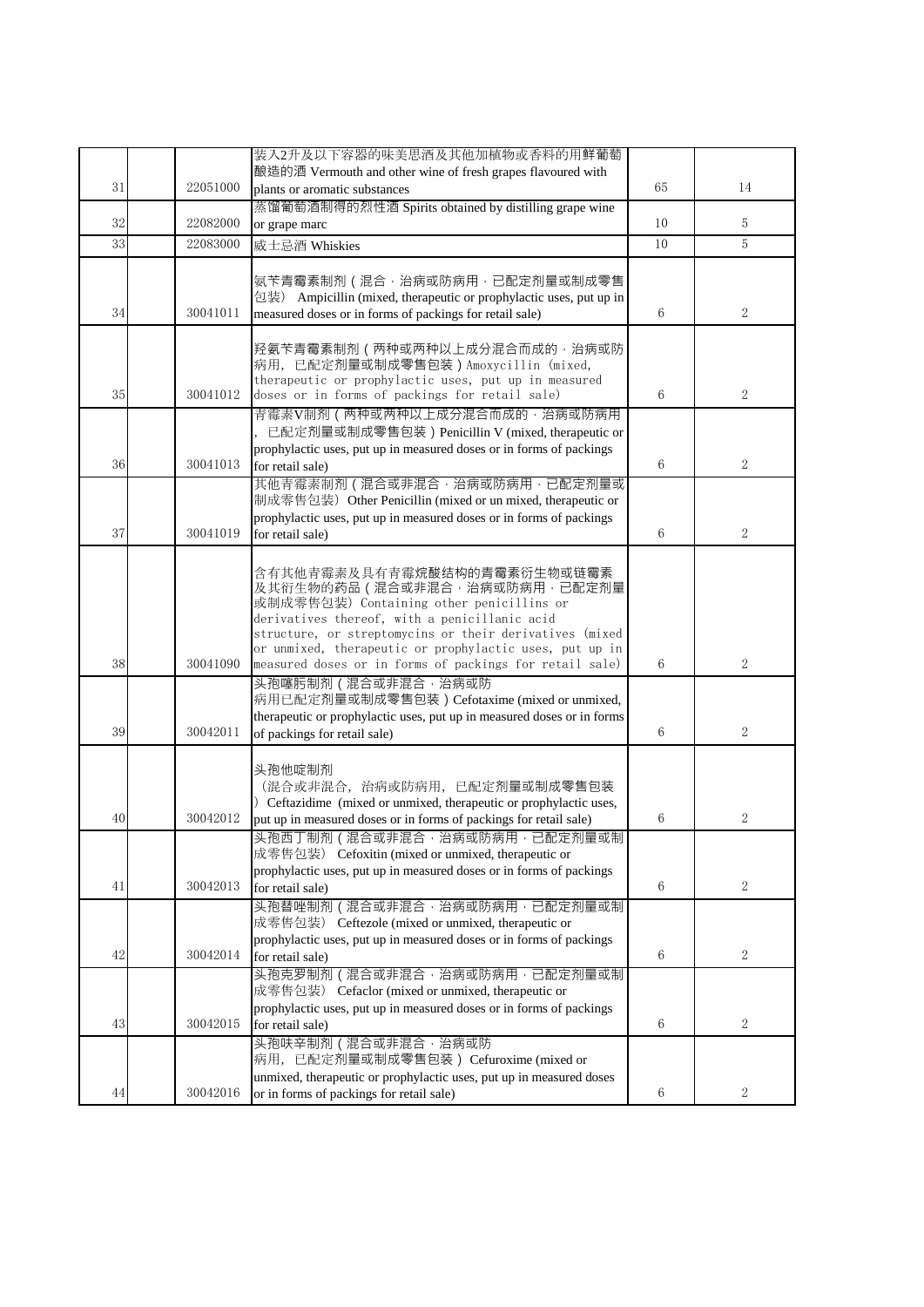|    |          | 头孢三嗪(头孢曲松)制剂 ( 混合或非混<br>合, 治病或防病用, 已配定剂量或制成零<br>售包装) Ceftriaxone (mixed or unmixed, therapeutic or prophylactic                                                                                                                                                           |   |                |
|----|----------|---------------------------------------------------------------------------------------------------------------------------------------------------------------------------------------------------------------------------------------------------------------------------|---|----------------|
| 45 | 30042017 | uses, put up in measured doses or in forms of packings for retail sale)                                                                                                                                                                                                   | 6 | $\overline{2}$ |
| 46 | 30042018 | 头孢哌酮制剂 (混合或非混合,治病或防<br>病用, 已配定剂量或制成零售包装) Cefoperazone (mixed or<br>unmixed, therapeutic or prophylactic uses, put up in measured doses<br>or in forms of packings for retail sale)                                                                                        | 6 | $\overline{2}$ |
| 47 | 30042019 | 含有其他头孢菌素制剂(混合或非混合,<br>治病或防病用, 已配定剂量或制成零售包<br>装) Other cephalosporin preparations (mixed or unmixed,<br>therapeutic or prophylactic uses, put up in measured<br>doses or in forms of packings for retail sale)                                                             | 6 | 2              |
| 48 | 30042090 | 含有其他抗菌素的药品(混合或非混合,<br>治病或防病用, 已配定剂量或制成零售包<br>装) Containing other antibiotics of drugs (mixed or<br>unmixed, therapeutic or prophylactic uses, put up in<br>measured doses or in forms of packings for retail sale)                                                        | 6 | 2              |
| 49 | 30043110 | 含有重组人胰岛素但不含抗菌素的药品<br>(混合或非混合, 治病或防病用已配定剂<br>量或零售包装) Containing recombinant human insulin,<br>excluding antibiotics (mixed or unmixed, therapeutic<br>or prophylactic uses, put up in measured doses or in<br>forms of packings for retail sale)                           | 5 | $\overline{2}$ |
| 50 | 30043190 | 含有其他胰岛素但不含抗菌素的药品(混<br>合或非混合,治病或防病用已配定剂量或<br>零售包装) Containing other insulin, excluding<br>antibiotics (mixed or unmixed, therapeutic or<br>prophylactic uses, put up in measured doses or in forms<br>of packings for retail sale)                                         | 5 | $\overline{2}$ |
| 51 | 30043200 | 含肾上腺皮混合或非混合质激素但不含抗<br>菌素的药品 (治病或防病用已配定剂量或<br>零售包装) Containing mixed or unmixed adrenocortical<br>hormone, excluding antibiotics (therapeutic or<br>prophylactic uses, put up in measured doses or in forms<br>of packings for retail sale)                                | 5 | $\overline{2}$ |
| 52 | 30043900 | 含有税目29.37其他产品但不含抗菌素的<br>药品(混合或非混合,治病或防病用已配<br>定剂量或零售包装) Including goods of heading No.29.37,<br>exculding medicaments containing antibiotics (mixed or unmixed,<br>therapeutic or prophylactic uses, put up in measured doses or in forms<br>of packings for retail sale) | 5 | $\overline{2}$ |
| 53 | 30045000 | 含有维生素或税目29.36其他产品的其他<br>药品 (混合或非混合,治病或防病用已配<br>定剂量或零售包装) Containing vitamins or other products of<br>heading 29.36 (mixed or unmixed, therapeutic or prophylactic uses,                                                                                                   | 6 | $\overline{2}$ |
|    |          | put up in measured doses or in forms of packings for retail sale)<br>含有青蒿素及其衍生物的中成药 Medicaments of Chinese style,                                                                                                                                                         |   |                |
| 54 | 30046010 | containing artemisinins and their derivatives                                                                                                                                                                                                                             | 4 | $\overline{2}$ |
| 55 | 30046090 | 其他含有本章子目注释二所列抗疟疾活性<br>成分的药品 Other medicaments, containing antimalarial active<br>principles described in Subheading Note 2 to this Chapter                                                                                                                                | 4 | 2              |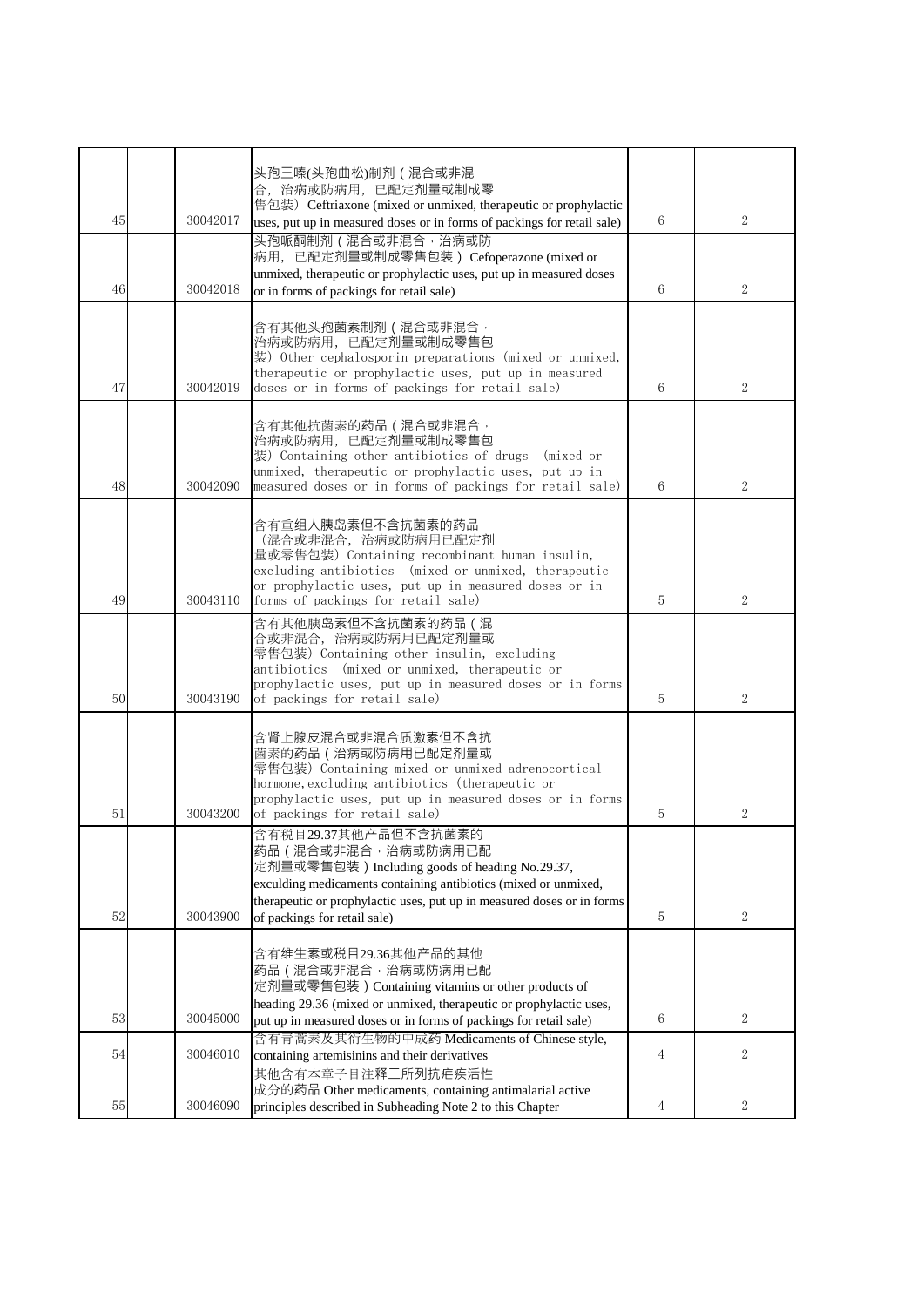|    |          | 含有磺胺类的药品 (两种或两种以上成分                                                                                             |      |                |
|----|----------|-----------------------------------------------------------------------------------------------------------------|------|----------------|
|    |          | 混合而成的, 治病或防病用已配定剂量或                                                                                             |      |                |
|    |          | 零售包装) Medicaments containing sulfa drugs(mixed or                                                               |      |                |
|    | 30049010 | unmixed, therapeutic or prophylactic uses, put up in<br>measured doses or in forms of packings for retail sale) | 6    | 2              |
| 56 |          | 中药酒 ( 混合或非混合 · 治病或防病用已                                                                                          |      |                |
|    |          | 配定剂量或零售包装) Medicated liquors or wines (mixed or                                                                 |      |                |
|    |          | unmixed, therapeutic or prophylactic uses, put up in measured doses                                             |      |                |
| 57 | 30049051 | or in forms of packings for retail sale)                                                                        | 3    | $\overline{2}$ |
|    |          | 清凉油 (混合或非混合, 治病或防病用已                                                                                            |      |                |
|    |          | 配定剂量或零售包装) Essential balm (mixed or unmixed,                                                                    |      |                |
| 58 | 30049054 | therapeutic or prophylactic uses, put up in measured doses or in forms<br>of packings for retail sale)          | 3    | $\overline{2}$ |
|    |          |                                                                                                                 |      |                |
|    |          | 其他中式成药 (混合或非混合, 治病或防                                                                                            |      |                |
|    |          | 病用已配定剂量或零售包装) Other medicaments of Chinese style                                                                |      |                |
|    |          | (mixed or unmixed, therapeutic or prophylactic uses, put up in                                                  |      |                |
| 59 | 30049059 | measured doses or in forms of packings for retail sale)                                                         | 3    | $\overline{2}$ |
|    |          | 其他药品 (混合或非混合,治病或防病用<br>已配定剂量或零售包装) Other medicaments (mixed or unmixed,                                         |      |                |
|    |          | therapeutic or prophylactic uses, put up in measured doses or in forms                                          |      |                |
| 60 | 30049090 | of packings for retail sale)                                                                                    | 4    | $\mathbf{2}$   |
| 61 | 33030000 | 香水及花露水 Perfumes and toilet waters                                                                               | 10   | 5              |
| 62 | 33041000 | 唇用化妆品 Lip make-up preparations                                                                                  | 10   | 5              |
| 63 | 33042000 | 眼用化妆品 Eye make-up preparations                                                                                  | 10   | 5              |
| 64 | 33043000 | 指(趾)甲化妆品 Manicure or pedicure preparations                                                                      | 15   | 5              |
| 65 | 33049100 |                                                                                                                 | 10   | 5              |
|    |          | 香粉,不论是否压紧 Powders, whether or not compressed<br>其他美容品或化妆品及护肤品 Other beauty or make-up                           |      |                |
| 66 | 33049900 | preparations and preparations for the care of the skin                                                          | 6, 5 | $\overline{2}$ |
| 67 | 33051000 | 洗发剂(香波) Shampoos                                                                                                | 6, 5 | $\overline{2}$ |
| 68 | 33052000 | 烫发剂 Preparations for permanet waving or straightening                                                           | 15   | 5              |
| 69 | 33053000 | 定型剂 Hair lacquers                                                                                               | 15   | 5              |
| 70 | 33059000 | 其他护发品 Other preparations for use on the hair                                                                    | 10   | $5\,$          |
| 71 | 33061010 | 牙膏 Toothpastes                                                                                                  | 10   | 5              |
| 72 | 33061090 | 其他洁齿品 Other dentifrices                                                                                         | 10   | $\,$ 5 $\,$    |
| 73 | 33062000 | 牙线 Dental floss                                                                                                 | 10   | 5              |
|    |          | 其他口腔及牙齿清洁剂 Other preparations for oral or dental                                                                |      |                |
| 74 | 33069000 | hygiene                                                                                                         | 10   | 5              |
| 75 | 33071000 | 剃须用制剂 Pre-shave, shaving or after-shave preparations                                                            | 10   | 5              |
|    |          |                                                                                                                 |      |                |
| 76 | 33072000 | 人体除臭剂及止汗剂 Personal deodorants and antiperspirants                                                               | 10   | $5\,$          |
|    |          | 香浴盐及其他沐浴用制剂 Perfumed bath salts and other bath                                                                  |      |                |
| 77 | 33073000 | preparations                                                                                                    | 10   | $5\,$          |
|    |          | 神香及其他通过燃烧散发香气制品 Agarbatti and other odoriferous                                                                 |      |                |
| 78 | 33074100 | preparations which operate by burning                                                                           | 10   | $5\,$          |
| 79 | 33074900 | 室内除臭制品 Perparations for deodorizing rooms                                                                       | 10   | $5\,$          |
|    |          | 脱毛剂、其他编号未列名的芳香料制品及<br>化妆盥洗品 Depilatories and other perfumery, cosmetic or toilet                                |      |                |
| 80 | 33079000 | preparations not elsewhere specified or included                                                                | 9    | 5              |
|    |          | 塑料或纺织材料作面的其他箱包Cases with outer surface of plastic                                                               |      |                |
| 81 | 42021290 | sheeting or of textile materials                                                                                | 20   | 10             |
| 82 | 42021900 | 其他材料制箱包 Cases with other materials                                                                              | 20   | 10             |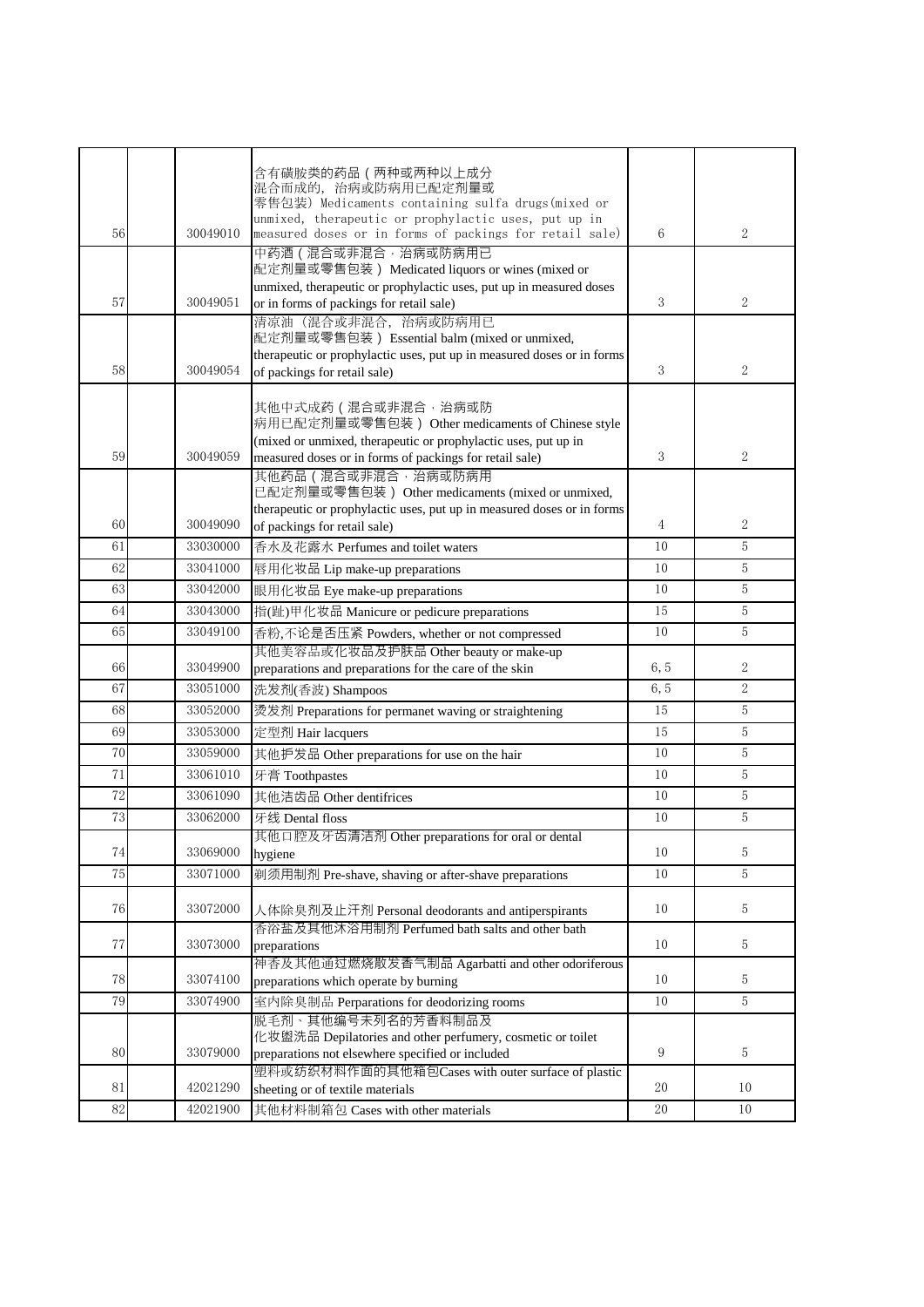|     |          | 以塑料或纺织品作面的钱包等物品 Wallets or purses with outer                                               |       |                |
|-----|----------|--------------------------------------------------------------------------------------------|-------|----------------|
| 83  | 42023200 | surface of plastic sheeting or of textile materials                                        | 20    | 10             |
|     |          |                                                                                            |       |                |
| 84  | 42023900 | 以钢纸或纸板作面的钱包等物品 Wallets or purses with outer                                                | 20    | 10             |
|     |          | surface of vulcanized fibre or paperboard                                                  |       |                |
|     |          | 以钢纸或纸板作面的其他容器 Other containers with outer surface                                          |       |                |
| 85  | 42029900 | of vulcanized fibre or paperboard                                                          | 20    | $10\,$         |
|     |          |                                                                                            |       |                |
|     |          | 毛制针织或钩编男式大衣、防风衣 Men's or boys' overcoats, wind-                                            |       |                |
| 86  | 61019010 | jackets, knitted or crocheted of wool or fine animal hair                                  | 25    | 10             |
|     |          |                                                                                            |       |                |
|     |          | 毛制针织或钩编女式大衣、防风衣 Women's or girls' overcoats,                                               |       |                |
| 87  | 61021000 | wind-jackets, knitted or crocheted of wool or fine animal hair                             | 25    | 10             |
|     |          |                                                                                            |       |                |
|     |          | 其他纺织材料制针织或钩编女式大衣、防风衣 omen's or girls'                                                      |       |                |
| 88  | 61029000 | overcoats, wind-jackets, knitted or crocheted of other textile materials                   | 20    | 10             |
|     |          | 毛制针织或钩编男式西服套装 Men's or boys' suits, knitted or                                             |       |                |
| 89  | 61031010 | crocheted of wool or fine animal hair                                                      | 25    | 10             |
|     |          | 合纤制针织或钩编男西服套装 Men's or boys' suits, knitted or                                             |       |                |
| 90  | 61031020 | crocheted of synthetic fibres                                                              | 25    | 10             |
|     |          | 棉制针织或钩编男式便服套装 Men's or boys' suits, knitted or                                             |       |                |
| 91  | 61032200 | crocheted of cotton                                                                        | 20    | 10             |
|     |          | 合纤制针织或钩编男便服套装 Men's or boys' jackets, knitted or                                           |       |                |
| 92  | 61032300 | crocheted of synthetic fibres                                                              | 25    | 10             |
|     |          | 毛制针织或钩编男式便服套装 Men's or boys' jackets, knitted or                                           |       |                |
| 93  | 61032910 | crocheted of wool or fine animal hair                                                      | 25    | 10             |
|     |          | 其他纺织材料制针织或钩编男式便服套装 Men's or boys' jackets,                                                 |       |                |
| 94  | 61032990 | knitted or crocheted of other textile materials                                            | 25    | 10             |
|     |          | 合纤制针织或钩编女西服套装 Women's or girls' suits, knitted or                                          |       |                |
| 95  | 61041300 | crocheted of synthetic fibres                                                              | 25    | 10             |
|     |          | 合纤制针织或钩编女便服套装 Women's or girls' jackets, knitted or                                        |       |                |
| 96  | 61042300 | crocheted of synthetic fibres                                                              | 25    | 10             |
|     |          | 喀什米尔山羊细毛制针织或钩编套头衫等 Jerseys, knitted or                                                     |       |                |
| 97  | 61101200 |                                                                                            | 14    | $\overline{5}$ |
|     |          | crocheted of Kashmir (cashmere) goats<br>毛制男式大衣、斗篷及类似品 Men's or boys' overcoats, capes and |       |                |
| 98  | 62011100 | similar articles, of wool or fine animal hair                                              | 16    | $\overline{5}$ |
|     |          |                                                                                            |       |                |
| 99  | 62011290 | 棉制男式大衣、斗篷及类似品 Men's or boys' overcoats, capes and                                          |       | 5              |
|     |          | similar articles, of cotton                                                                | 16    |                |
|     |          |                                                                                            |       |                |
| 100 | 62021100 | 毛制女式大衣、斗篷及类似品等 Women's or girls' overcoats,                                                |       |                |
|     |          | capes and similar articles, of wool or fine animal hair                                    | 16    | 5              |
|     | 62021290 | 棉制女式大衣、斗篷及类似品等 Women's or girls' overcoats,                                                |       |                |
| 101 |          | capes and similar articles, of cotton                                                      | 16    | 5              |
| 102 | 62031100 | 毛制男式西服套装 Men's or boys' suits, of wool or fine animal hair                                 | 17, 5 | $\overline{5}$ |
|     |          |                                                                                            |       |                |
| 103 | 62033100 | 毛制男式上衣 Men's or boys' jackets, of wool or fine animal hair                                 | 16    | 5              |
|     |          | 毛制女式西服套装 Women's or girls' suits, of wool or fine animal                                   |       |                |
| 104 | 62041100 | hair                                                                                       | 17, 5 | 5              |
|     |          | 合纤制女式便服套装 Women's or girls' ensembles, of synthetic                                        |       |                |
| 5   | 62042300 | fibres                                                                                     | 20    | 10             |
|     |          | 丝及绢丝制女式便服套装 Women's or girls' ensembles, of silk or                                        |       |                |
| 106 | 62042910 | spun silk                                                                                  | 20    | 10             |
|     |          |                                                                                            |       |                |
| 107 | 62043100 | 毛制女式上衣 Women's or girls' jackets, of wool or fine animal hair                              | 16    | $5\,$          |
|     |          | 丝制披巾、头巾、围巾及类似品 Shawls, scarves, mufflers and                                               |       |                |
| 108 | 62141000 | similar articles, of silk or spun silk                                                     | 14    | $5\,$          |
|     |          |                                                                                            |       |                |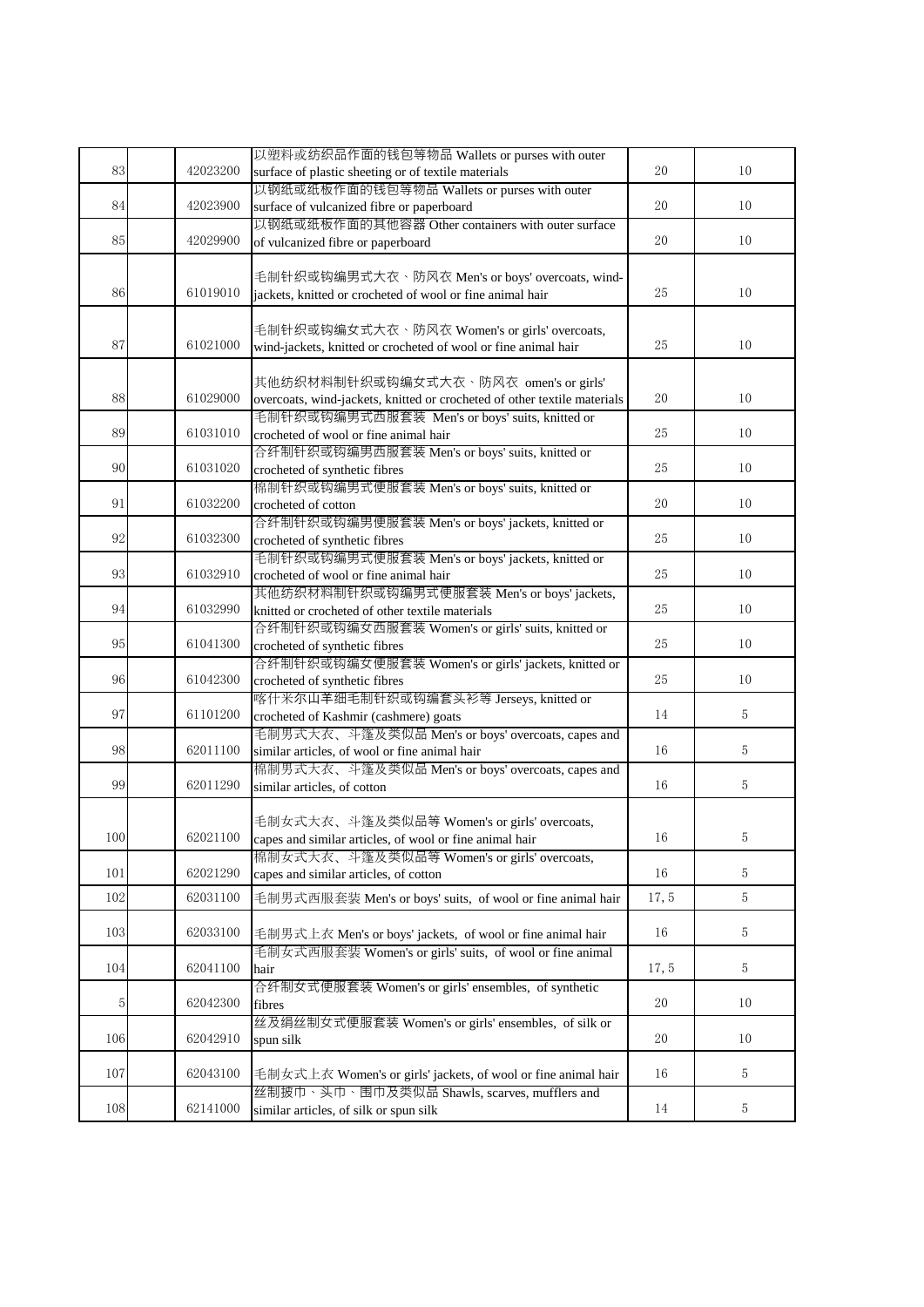| 109        | 62142010             | 羊毛制披巾、领巾、围巾、披纱、面纱及类似品 Shawls,<br>scarves, mufflers, mantillas, veils and similar articles, of wool        | 14       | 5            |
|------------|----------------------|-----------------------------------------------------------------------------------------------------------|----------|--------------|
|            |                      | 山羊绒制披巾、领巾、围巾、披纱、面纱及类似品 Shawls,                                                                            |          |              |
| 110        | 62142020             | scarves, mufflers, mantillas, veils and similar articles, of goasts                                       | 14       | 5            |
| 111        | 63012000             | 毛制毯子及旅行毯 Blankets and traveling rugs, of wool or of fine<br>animal hair                                   | 16       | 5            |
|            |                      | 橡胶制鞋面的装金属护头的塑料、橡胶制防水鞋靴 Rubber of                                                                          |          |              |
| 112        | 64011010             | plastic footwear incorporating a protective metal toe-cap, with upper<br>of rubber                        | 24       | 12           |
|            |                      | 塑料制鞋面的装金属护头的塑料、橡胶制防水鞋靴 Rubber of                                                                          |          |              |
| 113        | 64011090             | plastic footwear incorporating a protective metal toe-cap, with upper                                     | 24       | 12           |
|            |                      | of plastics                                                                                               |          |              |
|            |                      | 橡胶制鞋面的橡胶、塑料底及面的中、短统防水靴 Covering the                                                                       |          |              |
| 114        | 64019210             | ankle, with upper of rubber, with outer soles of rubber or plastics                                       | 24       | 12           |
|            |                      | 塑料制鞋面的橡胶、塑料底及面的中、短统防水靴 Covering the                                                                       |          |              |
| 115        | 64019290             | ankle, with upper of plastics, with outer soles of rubber or plastics                                     | 24       | 12           |
|            |                      | 其他橡胶、塑料制外底及鞋面防水靴 Other footwear with outer                                                                |          |              |
| 116        | 64019900             | soles and uppers of rubber or plastics<br>皮革或再生皮革制外底的拖鞋 Slippers with outer soles of leather              | 24       | 12           |
| 117        | 64042010             | or composition leather                                                                                    | 24       | 12           |
|            |                      | 纺织材料制鞋面皮革底的其他鞋靴 Other footwear with upper of                                                              |          |              |
| 118        | 64042090             | textile materials                                                                                         | 24       | 12           |
|            |                      | 制冷量≤4千大卡/时的窗式或壁式分体式空气调节器 Cooling<br>capacity $\leq 4$ kcal / hour split-system air conditioning machines, |          |              |
|            |                      | window or wall types, of a refirigerating effect not exceeding 4000                                       |          |              |
| 119        | 84151021             | Cal per hour                                                                                              | 15       | 10           |
|            |                      | 制冷量≤4千大卡/时热泵式空气调节器 Cooling capacity ≤ 4 kcal /                                                            |          |              |
| 120        | 84158110             | hour heat pump air conditioners                                                                           | 15       | 10           |
| 121        | 84158210             | 制冷量≤4千大卡/时的其他空气调节器 Cooling capacity ≤ 4 kcal /<br>hour when the other air conditioners                    | 15       | 10           |
|            |                      | 半导体制冷式家用型冷藏箱 Semiconductor refrigeration type                                                             |          |              |
| 122        | 84182910             | household refrigerator                                                                                    | 30       | 15           |
| 123        | 84182990             | 其他家用型冷藏箱 Other household type refrigerator                                                                | 30       | 15           |
|            |                      | 制冷温度 >-40℃,容积500-800L柜式冷冻                                                                                 |          |              |
|            |                      | 箱 Refrigeration temperature> -40 °C, volume 500-800L cabinet<br>freezer                                   |          |              |
| 124        | 84183021             | box                                                                                                       | $23\,$   | 12           |
|            |                      | 制冷温度>-40℃,容积≤500L柜式冷冻箱 Refrigeration                                                                      |          |              |
| 125        | 84183029             | temperature> -40 °C, volume $\leq$ 500L cabinet freezer                                                   | 30       | 15           |
| 126        | 84184029             | 制冷温度>-40℃,容积≤500L立式冷冻箱 Refrigeration<br>temperature> -40 °C, volume $\leq$ 500L vertical freezer          | 30       | 15           |
|            |                      | 干衣量≤10kg的装有离心甩干机的非全自                                                                                      |          |              |
| 127        | 84501200             | 动洗衣机 Other machines, with built-in centrifugal drier                                                      | 30       | 15           |
|            |                      | 干衣量≤10kg的其他洗衣机 Other Machines, each of a dry linen                                                        |          |              |
| 128        | 84501900             | capacity exceeding 10kg                                                                                   | 30       | 15           |
| 129<br>130 | 85098010<br>85098020 | 地板打蜡机 Floor polishers                                                                                     | 30<br>20 | 15<br>$10\,$ |
|            | 85098090             | 厨房废物处理器 Kitchen waste disposers                                                                           | 30       | 10           |
| 131 ex     |                      | 电动牙刷 electric toothbrush<br>其他家用电动器具 ( 电动牙刷除外 ) Other household electric                                  |          |              |
| 132ex      | 85098090             | appliances (except electric toothbrush)                                                                   | 30       | 15           |
| 133        | 85101000             | 电动剃须刀 Shavers                                                                                             | 30       | 10           |
| 134        | 85102000             | 电动毛发推剪 Hair clippers                                                                                      | 30       | 15           |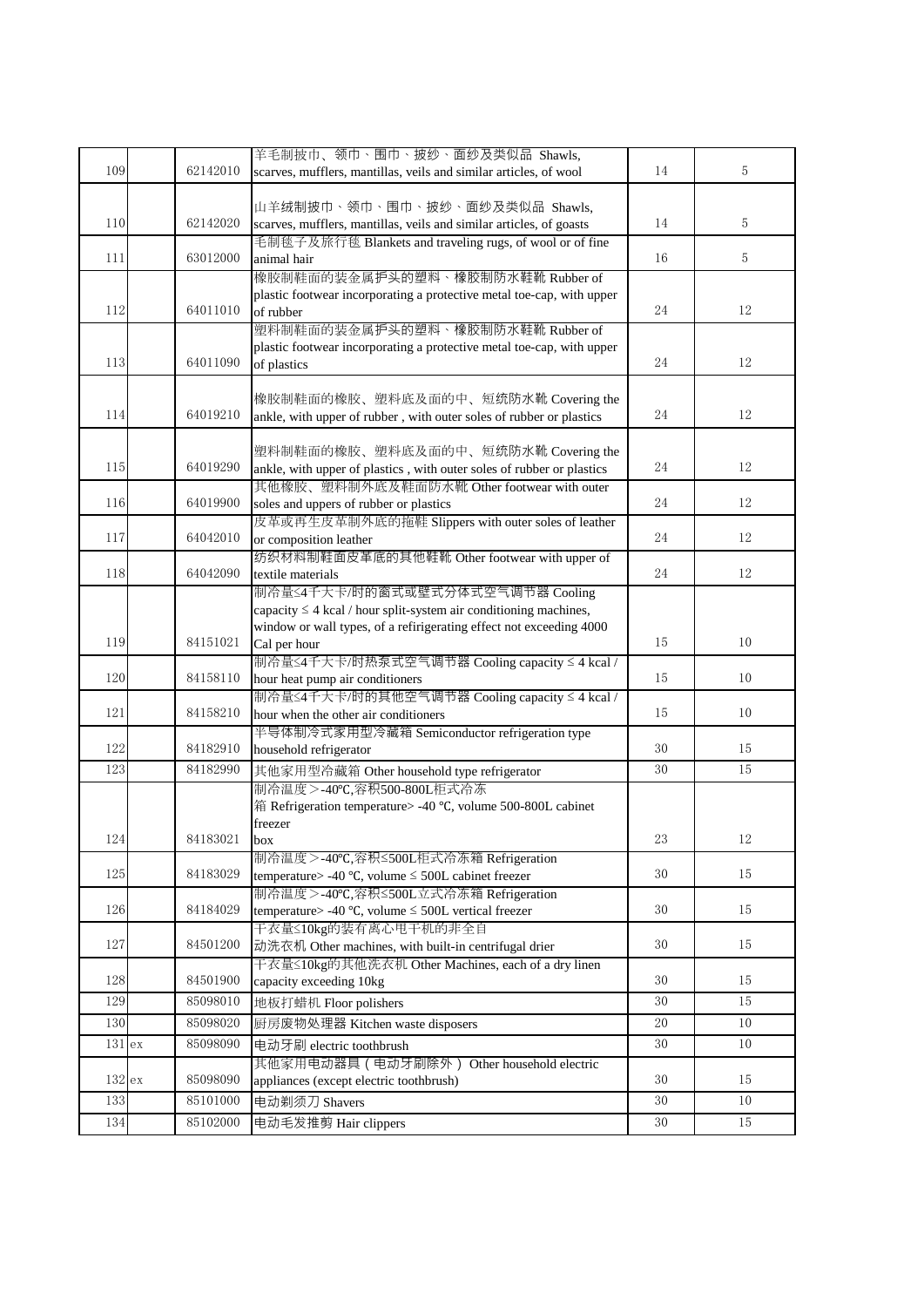| 135    | 85103000 | 电动脱毛器 Hair-removing appliances                                                    | 20             | 10             |
|--------|----------|-----------------------------------------------------------------------------------|----------------|----------------|
| 136    | 85162100 | 电气储存式散热器 Storage heating radiators                                                | 35             | 17             |
| 137    | 85163200 | 其他电热理发器具 Other Hair-dressing apparatus                                            | 35             | 17             |
| 138    | 85163300 | 电热干手器 Hand drying apparatus                                                       | 35             | 17             |
| 139    | 85164000 | 电熨斗 Electric smoothing irons                                                      | 35             | 10             |
| 140    | 85167110 | 滴液式咖啡机 Drip coffee maker                                                          | 32             | 10             |
| 141    | 85167120 | 蒸馏渗滤式咖啡机 Steam espresso makers                                                    | 32             | 10             |
| 142    | 85167130 | 泵压式咖啡机 Pump-espresso makers                                                       | 32             | 10             |
| 143    | 85167210 | 家用自动面包机 Household automated bread makers                                          | 32             | 16             |
| 144    | 85167220 | 片式烤面包机 (多士炉) Slice pop-up toasters                                                | 32             | 16             |
| 145    | 85167290 | 其他电热烤面包器 Other of electric toaster                                                | 32             | 16             |
| 146    | 85167910 | 电热饮水机 Electro-thermic water dispensers                                            | 32             | 16             |
| 147 ex | 85167990 | 电智能马桶盖 Electric smart toilet cover                                                | 32             | 10             |
|        |          | 其他电热器具 (电智能马桶盖除外) Other electric appliances                                       |                |                |
| 148 ex | 85167990 | (except smart toilet lid)                                                         | 32             | 16             |
| 149 ex | 87150000 | 婴孩车 Baby carriages and parts therefor                                             | 20             | 10             |
| 150    | 90049010 | 变色镜 Photochromic spectacles                                                       | 16             | 8              |
| 151    | 90212900 | 牙齿固定件 Other of artificial teeth and dental fittings                               | $\overline{4}$ | $\overline{2}$ |
| 152    | 95061100 | 滑雪屐 Skis                                                                          | 14             | $\overline{7}$ |
| 153    | 95061200 | 滑雪屐扣件(滑雪屐带) Ski-fastenings (ski-bindings)                                         | 14             | $\overline{7}$ |
| 154    | 95061900 | 其他滑雪用具 Other ski equipment                                                        | 14             | $\overline{7}$ |
| 155    | 95067010 | 溜冰鞋 Ice skates                                                                    | 14             | $\overline{7}$ |
| 156    | 95067020 | 旱冰鞋 Roller skates                                                                 | 14             | $\overline{7}$ |
| 157    | 96032100 | 牙刷, 包括齿板刷 Tooth brushes, including dental-plate brushes                           | 25             | 8              |
|        |          | 剃须刷、发刷、睫毛刷等人体化妆用刷 Other of Shaving brush,                                         |                |                |
| 158    | 96032900 | hair brush, eyelash brush and other human makeup brush                            | 15             | 8              |
| 159    | 96033010 | 画笔 Artists' brushes                                                               | 25             | 8              |
| 160    | 96033020 | 毛笔 Writing brushes                                                                | 20             | 8              |
| 161    | 96033090 | 化妆用的类似笔 Other similar brushes for the application of<br>cosmeties                 | 25             | 8              |
| 162    | 96081000 | 圆珠笔 Ball point pens                                                               | 15             | $\, 8$         |
|        |          | 毡尖和其他渗水式笔尖笔及唛头笔 Felt tipped and other porous-                                     |                |                |
| 163    | 96082000 | tipped pens and markers                                                           | $21\,$         | 12             |
| 164    | 96083010 | 墨汁画笔 Indian ink drawing pens.                                                     | 21             | 12             |
| 165    | 96083020 | 自来水笔 Fountain pens                                                                | 21             | 12             |
| 166    | 96083090 | 其他钢笔 Other pens                                                                   | 21             | 12             |
| 167    | 96084000 | 活动铅笔 Proprlling or sliding pencils.                                               | 21             | 12             |
|        |          | 含有≥两种笔的成套货品 Sets of articles from two or more of the                              |                |                |
| 168    | 96085000 | foregoing sub-headings                                                            | 21             | $12\,$         |
| 169    | 96086000 | 圆珠笔芯 Refills for ball point pens, comprising the ball point and<br>ink-reservoir. | 21             | 12             |
| 170    | 96089100 | 钢笔头及笔尖粒 Pen nibs and nib points.                                                  | 12             | 8              |
|        |          | 蜡纸铁笔、钢笔杆、铅笔杆等 Duplicating stylos; pen-holders,                                    |                |                |
| 171    | 96089920 | pencil-holders and similar holders.                                               | 21             | 12             |
| 172    | 96091010 | 铅笔 Pencils                                                                        | 21             | 12             |
| 173    | 96091020 | 颜色铅笔 Crayons                                                                      | $21\,$         | 12             |
| 174    | 96092000 | 铅笔芯,黑的或其他颜色的 Paencil leads, black or coloured.                                    | 21             | 12             |